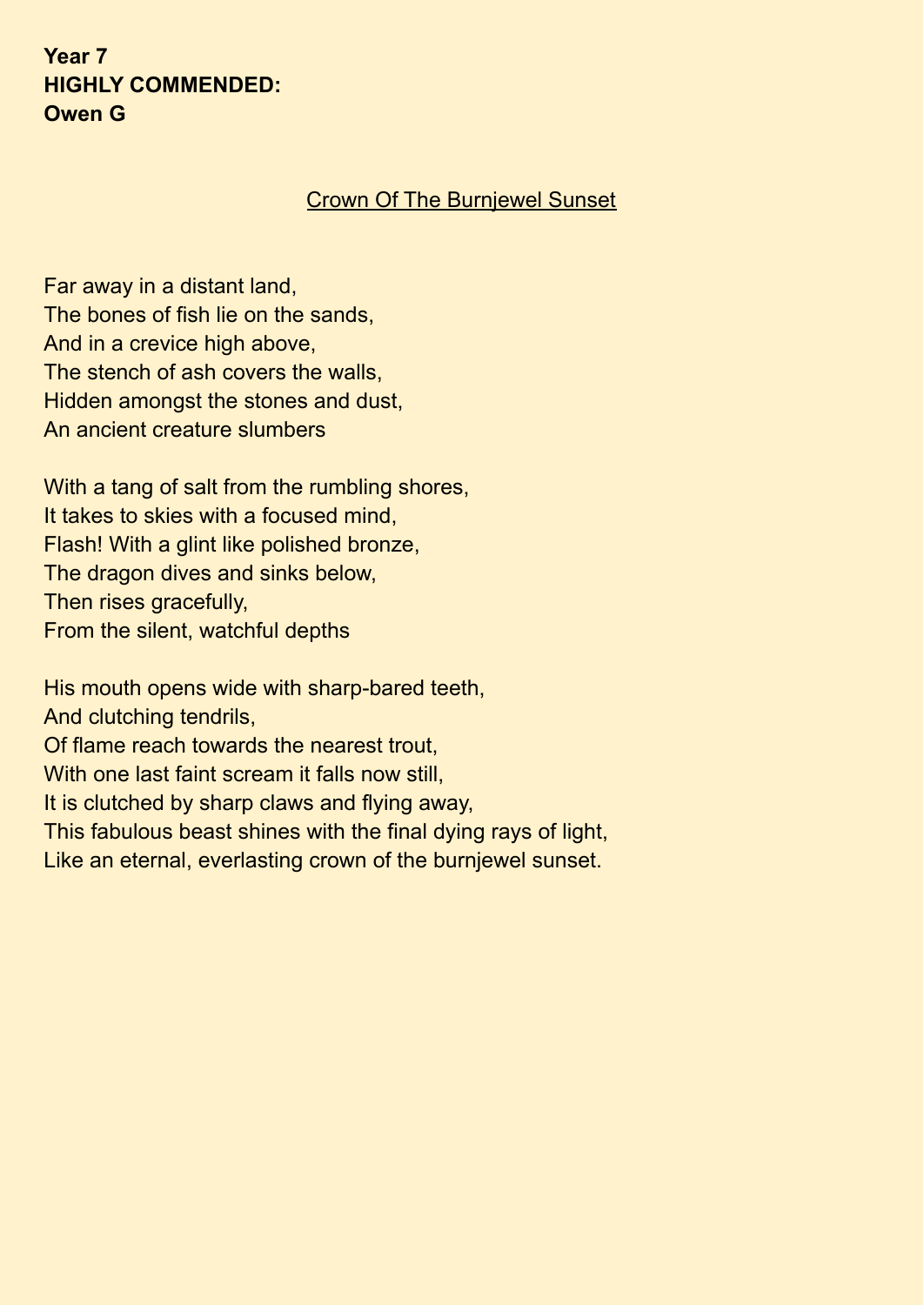## **WINNER Eme M**

It only takes a spark, To turn the whole world grey, Burn a forest to the ground, Cause devastation and decay,

It only takes a spark, To scar a life, Crush a soul, Or break a heart,

It only takes a flame, To brighten up a day, Spread kindness and joy, Make sadness go away,

It only takes a flame, To find a friend, Sweeten up a life, Have love that never ends,

It only takes me, To do all this, I create and destroy, I am the Spark.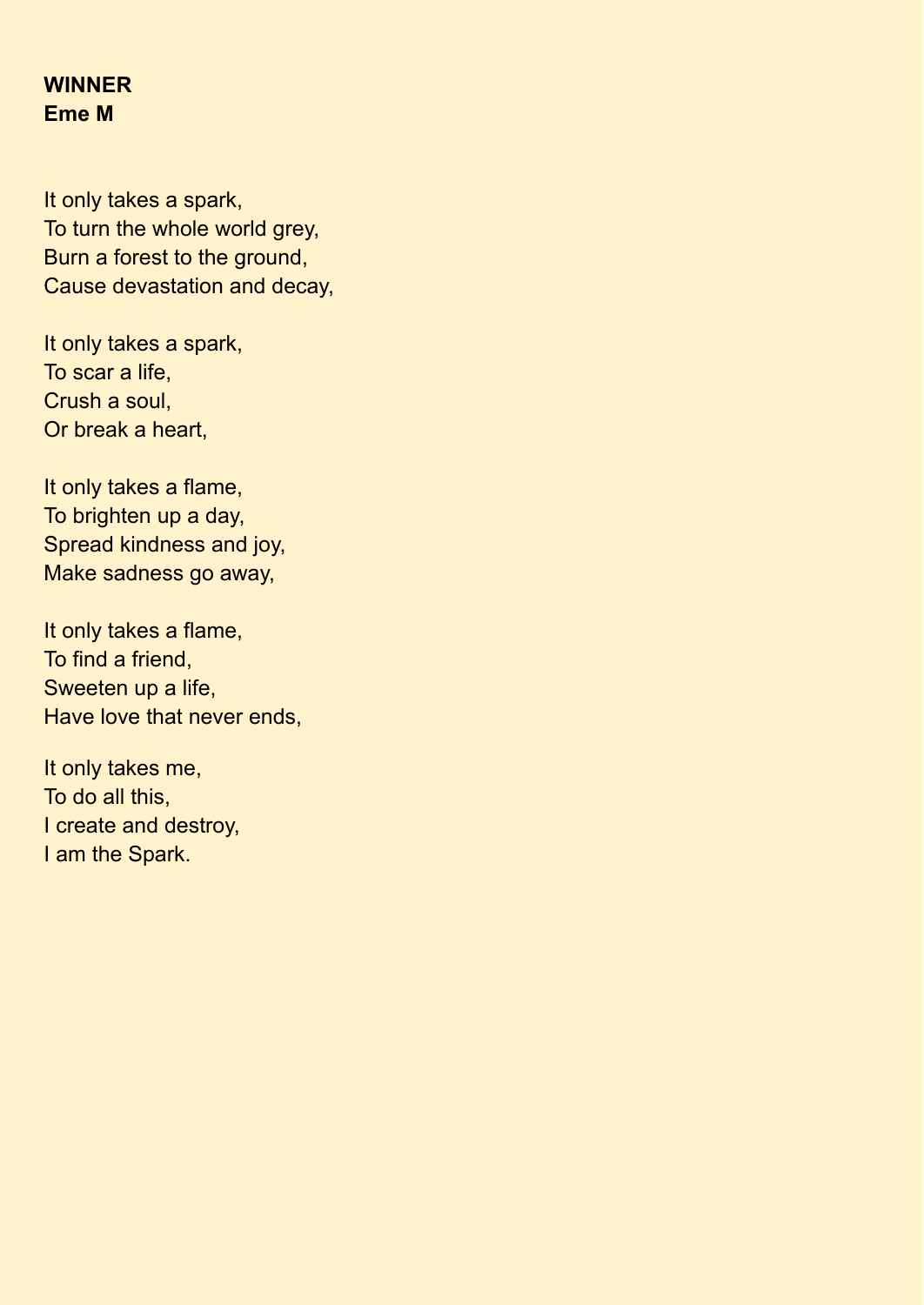#### **YEAR 8**

## **WINNER Maria M**

#### The Force of Fire

Deathly destroyer, Treacherous, frightening, perilous **Panic** Capable creator, Comforting, pleasantly-gratifying Reassurance,

Uncontrollable anger let loose, Untamable and wild Flaming fury, Fires your deepest desires,

The soul of passion, Nemesis of compassion,

Like a fiery phoenix - Leaving only ashes behind, It's power will inevitably rise, Captivating your mind.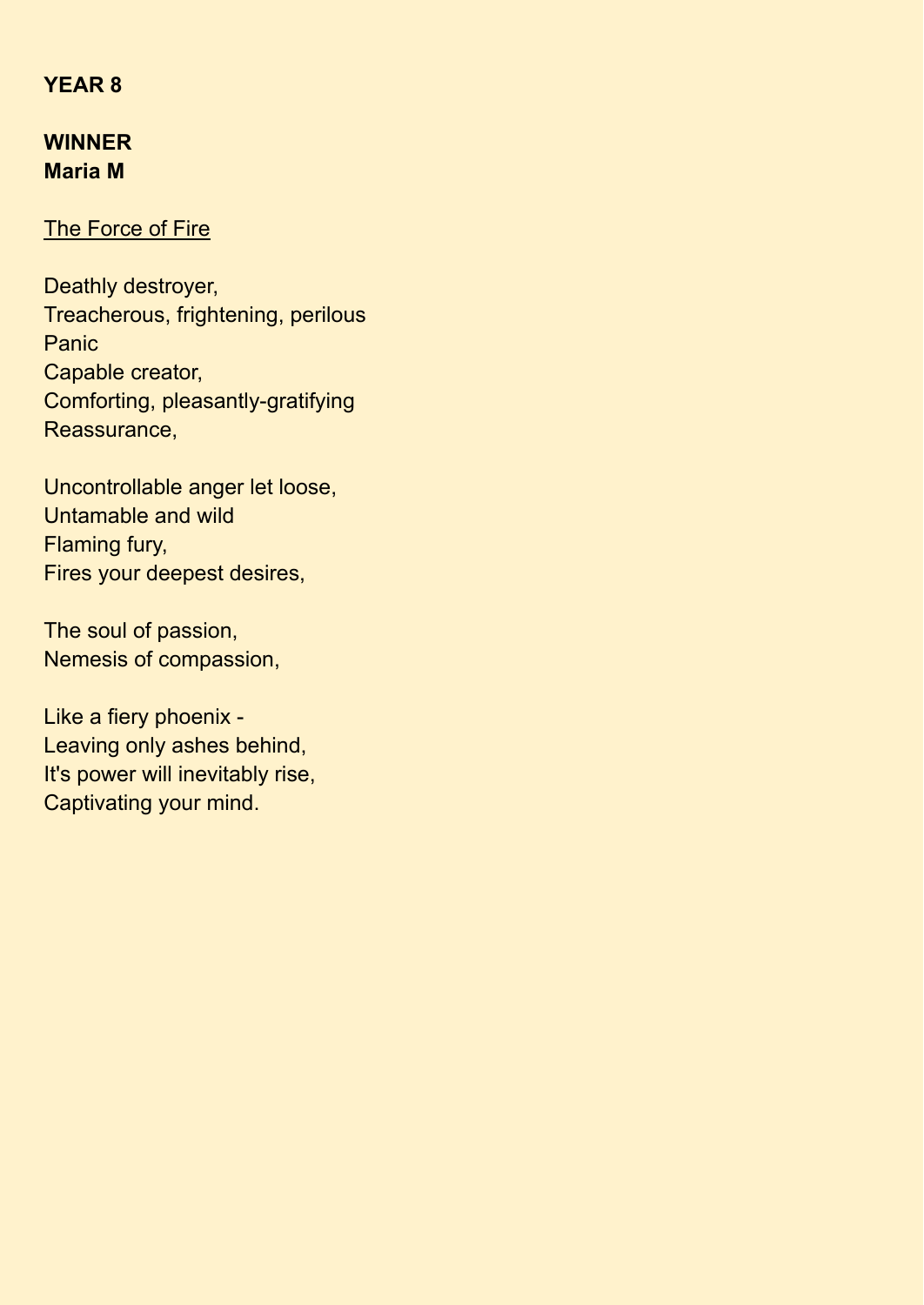## **HIGHLY COMMENDED Marlie C P**

Ode to the sea

O' resplendent ocean of lustrous;pearl painted waves of scaled fish that fly, in the diamond-moonlit sky o' a ceasefire-sanctuary of placid peace

When your temper crashes upon the frail shore when your eyes glint with ink I will always remember your tranquil gaze, The one that owns the myopia of my soul

No matter how the sky's shade shimmers, your waters will stay pure even if all hope drains, but tragedy remains your embodiment will never change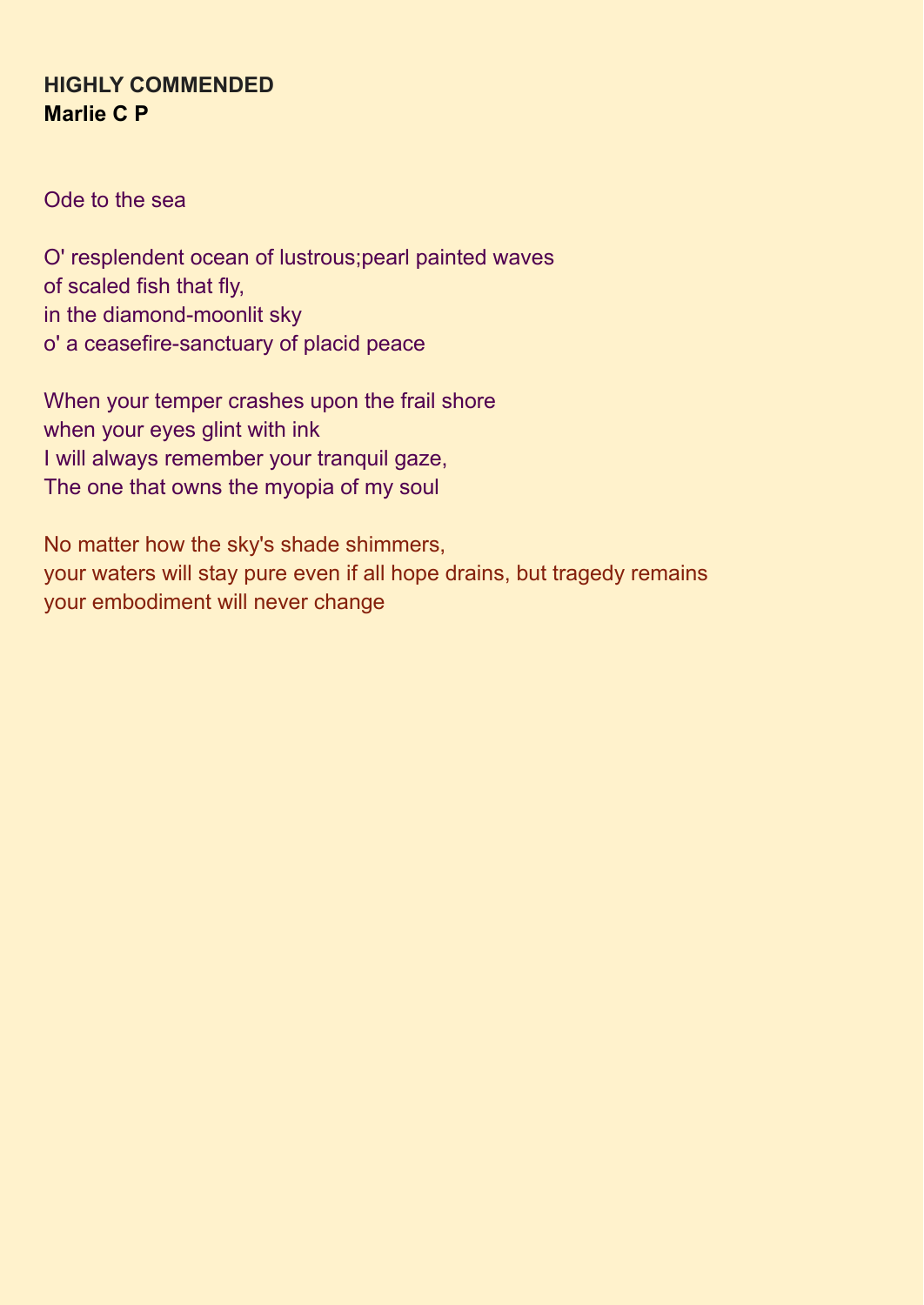# **YEAR 9**

# **WINNER Arun W**

| Fire          |              |                            |            |                   |          |    |           |                                          |    |                              |              |                      |                                |            |    | Roar<br>ing, |
|---------------|--------------|----------------------------|------------|-------------------|----------|----|-----------|------------------------------------------|----|------------------------------|--------------|----------------------|--------------------------------|------------|----|--------------|
| Simply Air    |              |                            |            |                   |          |    |           |                                          |    |                              | Excit<br>ed. |                      | Now That                       | It         |    | Can Dance.   |
| Air           | Excit<br>ed. |                            |            |                   |          |    |           |                                          |    |                              | Just         | es.                  | Particl Relishin Their Lack Of |            |    |              |
| Earth ly      |              | bonds.                     | Eart<br>h, | Slow,             |          |    |           | Plod ding, Earth; Naught But Lazy Min Er |    |                              |              | Als,                 | Res igned                      |            | To | Their        |
|               |              | Bonds. Water, Sim ply Just |            | A                 | Union Of |    |           | Volatiles, Who,                          | In | Tryst, Settle And Stab ilise |              |                      |                                | In         | To | Calm.        |
| Water, Earth, |              | Air.                       |            | Fire, Noth ing    |          |    | More Than | Chao tic                                 |    | es.                          |              | Jumbl And   The Mean | ing                            | ∏hey   Are |    | Given        |
| Fire          | ls           |                            |            | Just Heat, Why Is |          | It | Pass      | ion? Be                                  |    | cause We Have Made It        |              |                      |                                | So         |    | Much More.   |

|  |  | Poetry, More Than Rhy In Rhy But Sub Ver Sion Of Ex Pec Ta Tion |  |  |  |  |                                                            |
|--|--|-----------------------------------------------------------------|--|--|--|--|------------------------------------------------------------|
|  |  |                                                                 |  |  |  |  | Poetry. A Maze Of Mean ing In A Mul ti tude Of Met A Phors |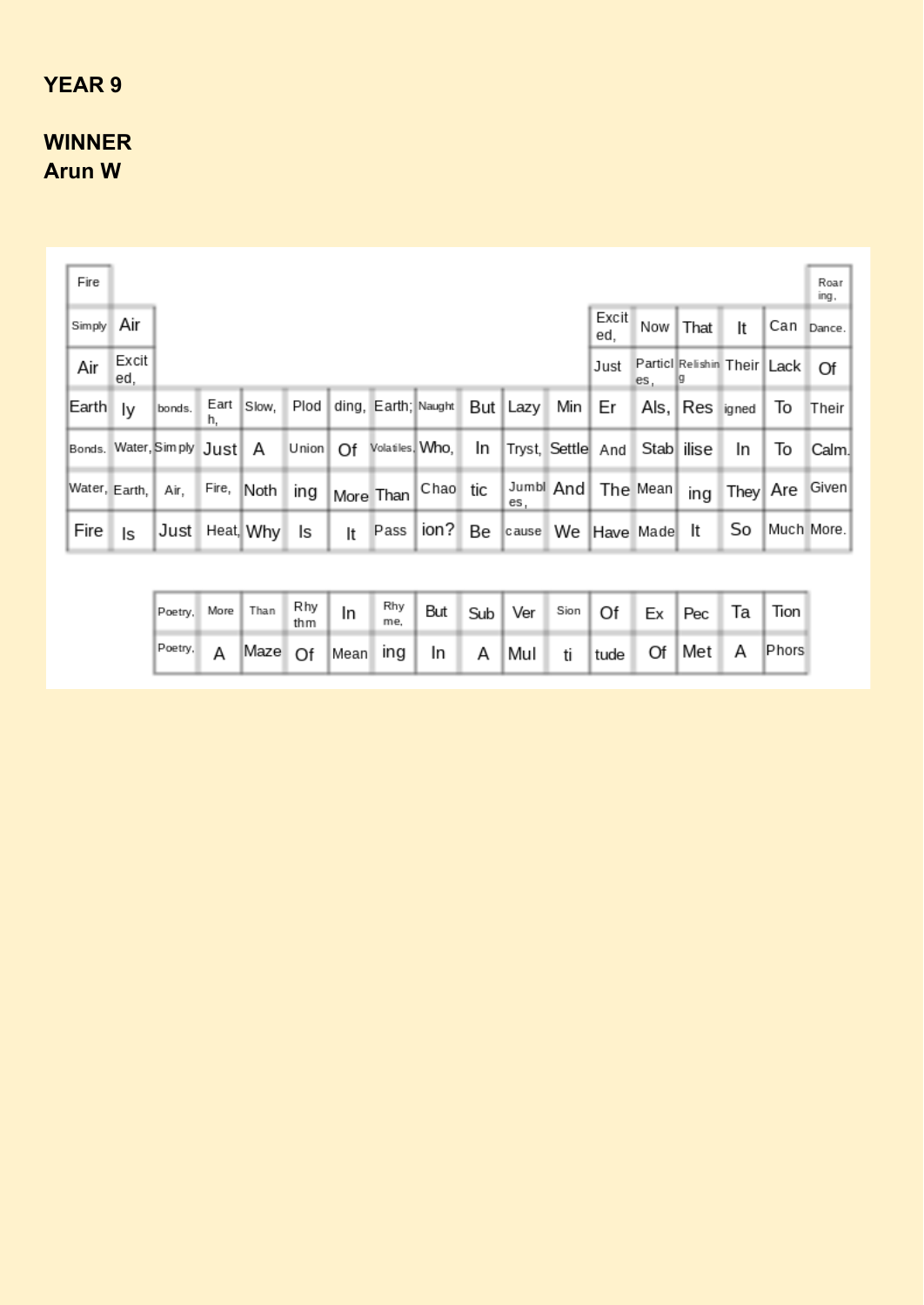## **HIGHLY COMMENDED Calvin C-R**

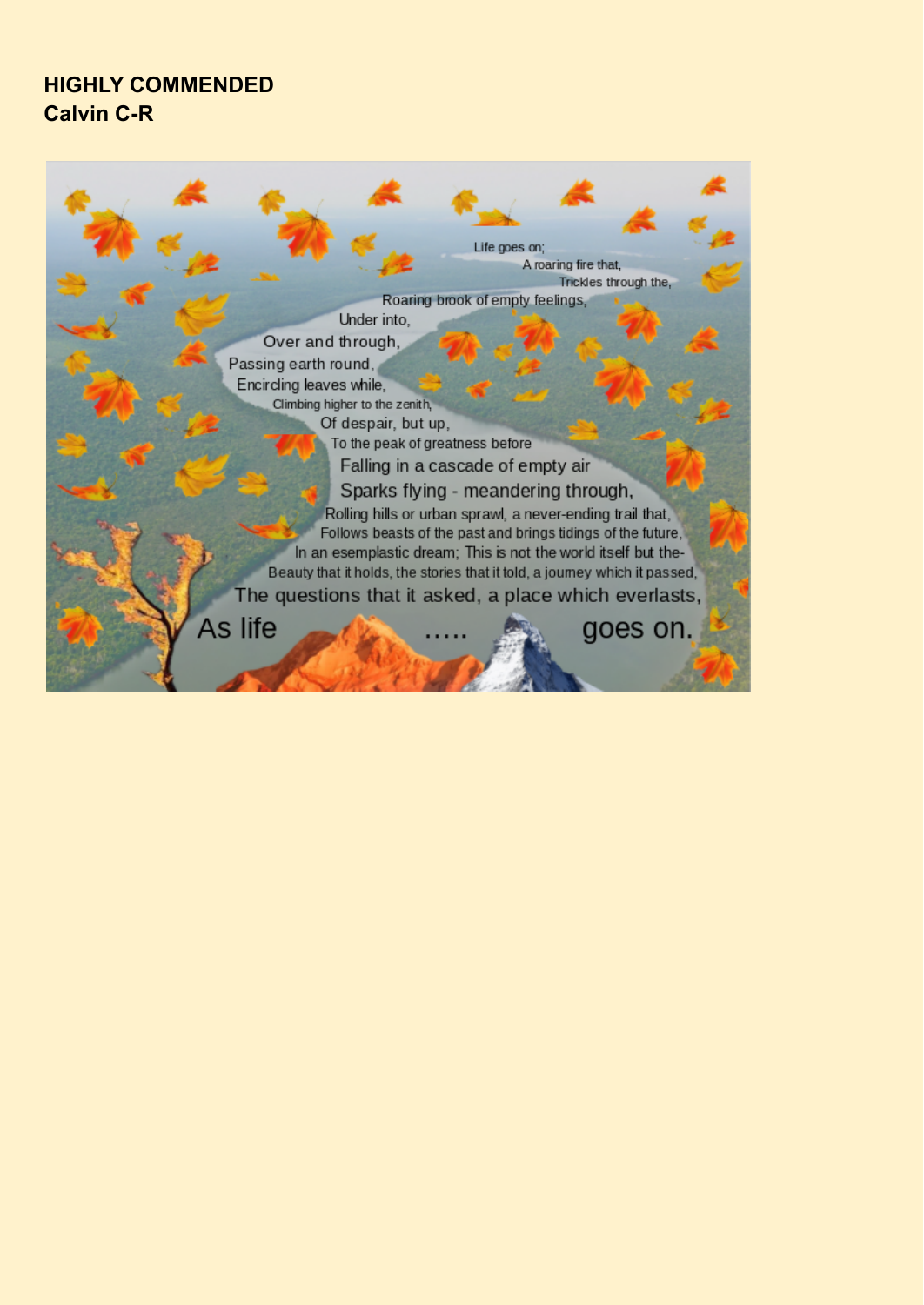## **HIGHLY COMMENDED William W**

#### **Fire**

You are the blazing daylight, The warmth of primal days. You are the shining starlight, The souls that burn and blaze.

You are the death of darkness, The forests' quick demise, The ashes and the embers, The light of the sunrise.

You are the searing phoenix, The inferno's burning lord, Creation and destruction, You are the searing sword.

You are the passion within us, The pyres of the heart, The spark of innovation, The ashy swirls of art.

You are the light of candles, The flickers of a torch, You are the supernova, The flames that burn and scorch.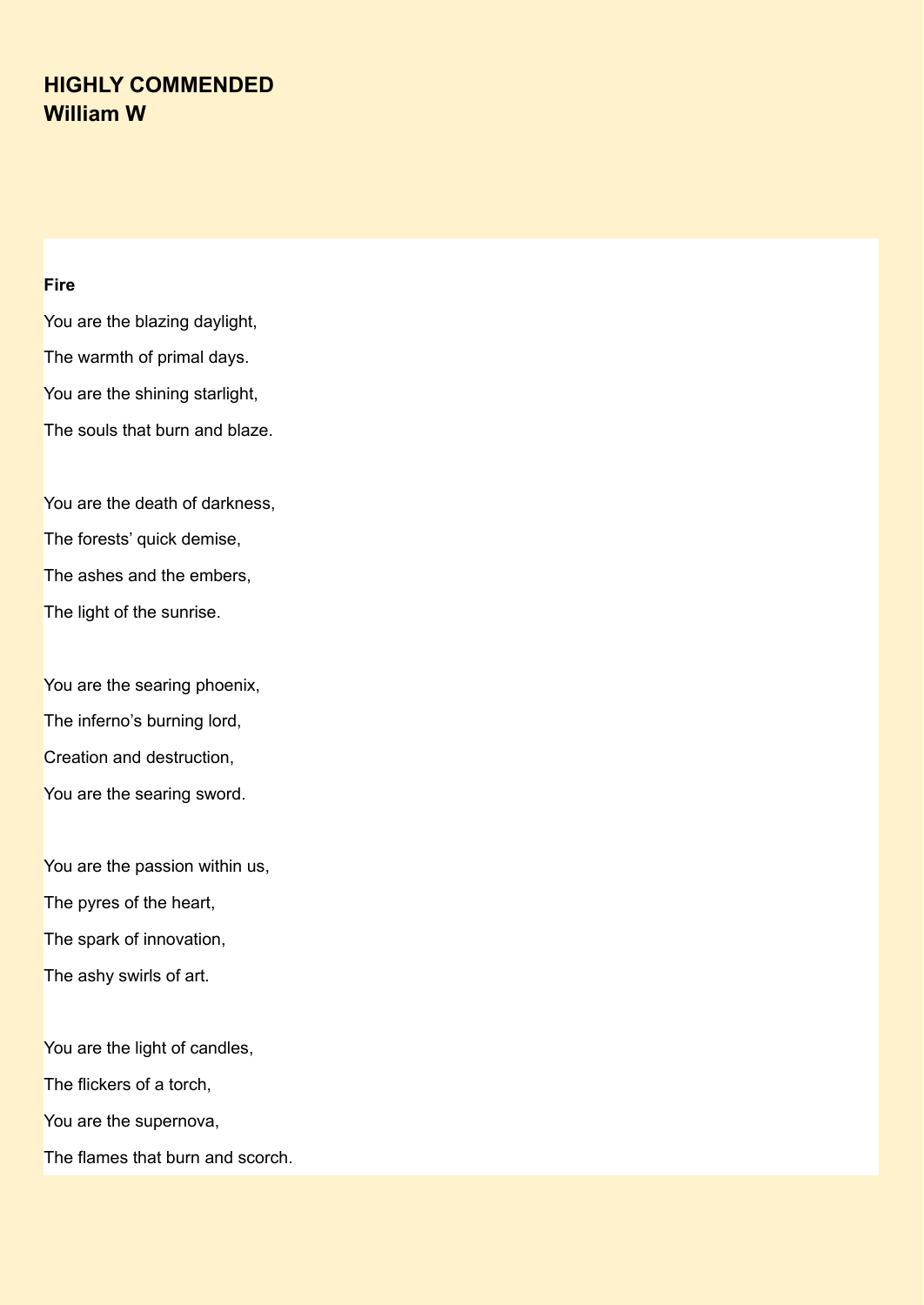#### **Give her something that'll haunt her when you're not around**

Lying on the mossy bank Watching the clouds scrape the sun and snow covered peaks Of the steep mountains that surround them. Dancing on a fallen tree trunk Her head against his chest, hearing the heartbeat. The soft autumn breeze is enough To send them tumbling into the frozen depths. Breaking the thin sheet of ice like glass, A final burst of brightness. The ring of ripples contracts to a single drop.

Shouting through murky waters, Panic reduced to a silent sound. They resurface. Separately. She grabs her belongings and Leaves. Never to see each other again. A soft drizzle of bitter rain begins to fall, Like Amphitrite's tears, As he watches his soulmate go.

He returns the next winter. The echoing valleys and whispering caves haunt his mind Remembering everything, Collapsing on the damp dirt. A crack of lightning breaks the grey sky Thunder rings in his ears. The tears come in waves as lone birds mourn overhead. He screams out, pleading for her to return to him His cries are drowned by the storm. She was his world, His ocean and his sky.

She returns next spring. Her mind is at peace. Birds sing softly and flowers Are beginning to grow from the cracked ground. She looks at the memories in front of her eyes, And greets them like an old friend. She thinks fondly of their past, And releases it into the tide. Because although she was his world, He is only a droplet on her rose.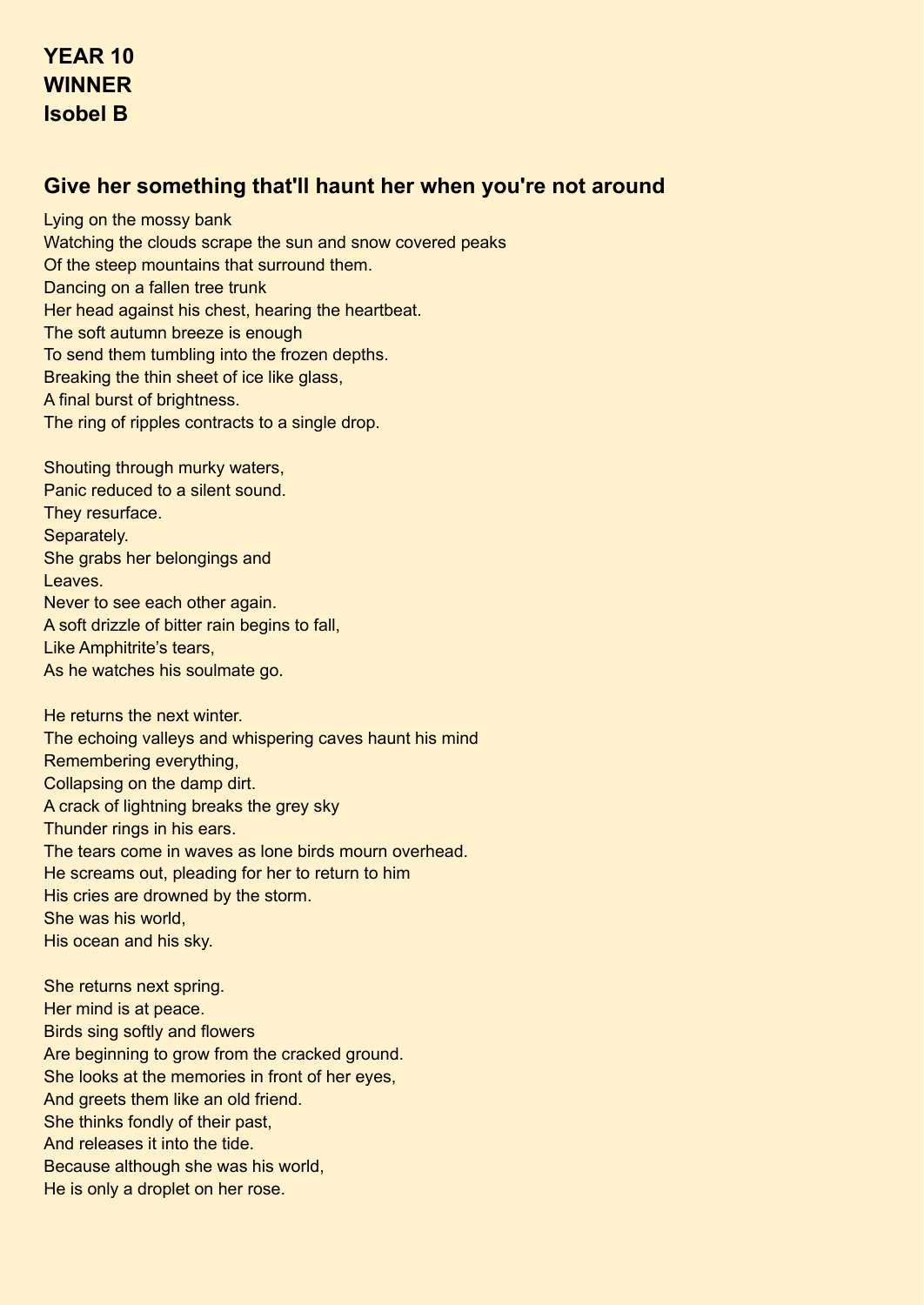## **HIGHLY COMMENDED Matilda W**

Ashes

The fire between us never completely burnt out At times, it raged and at other times it flickered Sometimes it just produced a faint but comforting glow Almost saying 'I'm still here, I won't give up on you just yet.'

I could never tell when the fire between us would completely extinguish At times, you raged and showed devotion; passion I'd feed you more fuel; more and more wood to keep you burning Scared I might put you out and contaminate the air with thick smoke

Sometimes you even scorched me.

More often than not, the fire between us felt like meek embers smothered by pieces of wood Embers that chatted amongst each other trying to produce a flame together I'm not sure when we will reignite that flame once more But I do know Even when there is only one last ember glowing The fire between us will never completely burn out.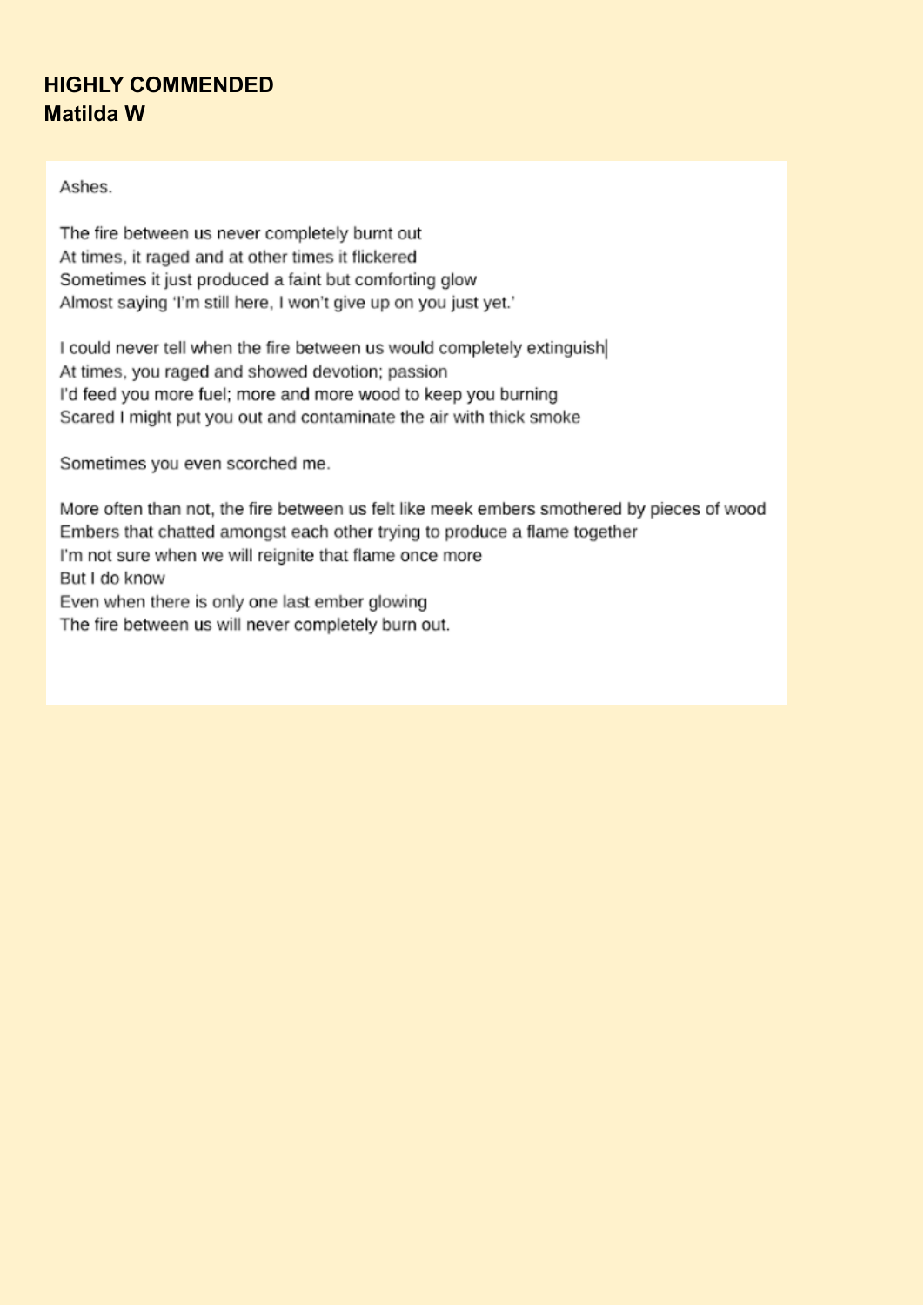#### **YEAR 11**

#### **HIGHLY COMMENDED Storm H-W**

Her left hand curls around my right like the flames of a fire, The warmth licks around my fingertips, Her nails scrape accidentally across my knuckles, Almost as if they were burned. Her eyes flash like the spark from a flint, Dark then light but only so quick, As if she were letting you in on a secret, One hidden in the depths of nature itself, When we are near fire. It calls to her, Or maybe the other way around. Her energy allowing the tiny sparks to come home, To the base of the heat: Her heart. Swallowed in flames. And with her heart so does mine burn. Completely and inescapably turning to ash.